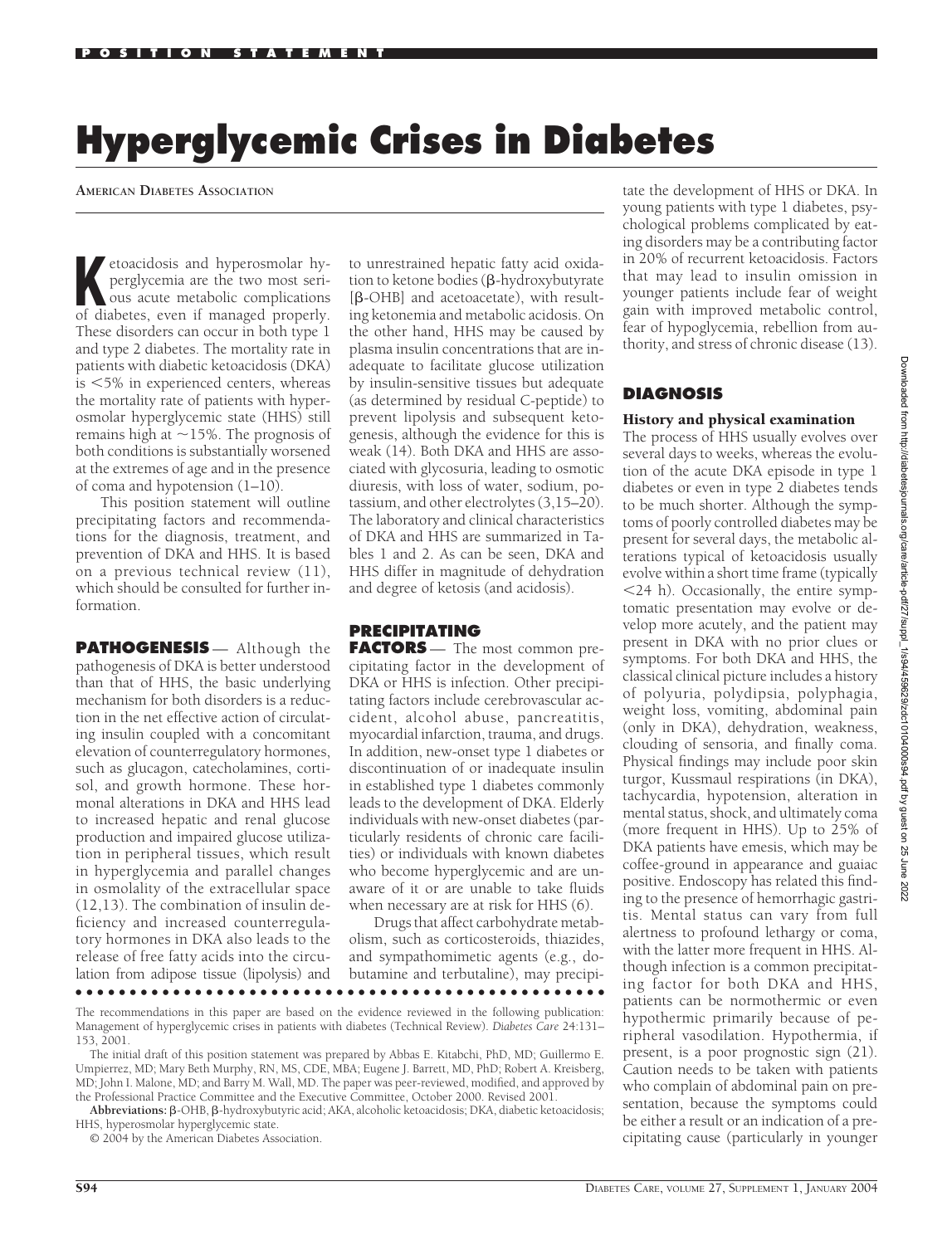## **Table 1—***Diagnostic criteria for DKA and HHS*

| Plasma glucose (mg/dl)<br>Arterial pH<br>Serum bicarbonate (mEq/l) | Mild            | Moderate            | <b>Severe</b>   | <b>HHS</b>  |  |
|--------------------------------------------------------------------|-----------------|---------------------|-----------------|-------------|--|
|                                                                    | >250            | >250                | >250            | >600        |  |
|                                                                    | $7.25 - 7.30$   | $7.00 - 7.24$       | < 7.00          | >7.30       |  |
|                                                                    | $15 - 18$       | $10 \text{ to } 15$ | <10             | >15         |  |
| Urine ketones*                                                     | Positive        | <b>Positive</b>     | <b>Positive</b> | Small       |  |
| Serum ketones*                                                     | <b>Positive</b> | <b>Positive</b>     | <b>Positive</b> | Small       |  |
| Effective serum osmolality<br>$(mOsm/kg)$ †                        | Variable        | Variable            | Variable        | >320        |  |
| Anion gap‡                                                         | >10             | >12                 | >12             | Variable    |  |
| Alteration in sensoria or mental<br>obtundation                    | Alert           | Alert/drowsy        | Stupor/coma     | Stupor/coma |  |

\*Nitroprusside reaction method; †calculation: 2[measured Na (mEq/l)] glucose (mg/dl)/18; ‡calculation:  $(Na^+)$  –  $(Cl^- + HCO_3^-)$  (mEq/l). See text for details.

patients) of DKA. Further evaluation is necessary if this complaint does not resolve with resolution of dehydration and metabolic acidosis.

# Laboratory findings

The initial laboratory evaluation of patients with suspected DKA or HHS should include determination of plasma glucose, blood urea nitrogen/creatinine, serum ketones, electrolytes (with calculated anion gap), osmolality, urinalysis, urine ketones by dipstick, as well as initial arterial blood gases, complete blood count with differential, and electrocardiogram. Bacterial cultures of urine, blood, and throat, etc., should be obtained and appropriate antibiotics given if infection is suspected.  $HbA_{1c}$  may be useful in determining whether this acute episode is the culmination of an evolutionary process in previously undiagnosed or poorly controlled diabetes or a truly acute episode in an otherwise well-controlled patient. A chest Xray should also be obtained if indicated. Tables 1 and 2 depict typical laboratory findings in patients with DKA or HHS.

The majority of patients with hyperglycemic emergencies present with leukocytosis proportional to blood ketone body concentration. Serum sodium concentration is usually decreased because of the osmotic flux of water from the intracellular to the extracellular space in the presence of hyperglycemia, and less commonly, serum sodium concentration may be falsely lowered by severe hypertriglyceridemia. Serum potassium concentration may be elevated because of an extracellular shift of potassium caused by

insulin deficiency, hypertonicity, and acidemia. Patients with low-normal or low serum potassium concentration on admission have severe total-body potassium deficiency and require very careful cardiac monitoring and more vigorous potassium replacement, because treatment lowers potassium further and can provoke cardiac dysrhythmia. The occurrence of stupor or coma in diabetic patients in the absence of definitive elevation of effective osmolality  $(\geq 320 \text{ mOsm/s})$ kg) demands immediate consideration of other causes of mental status change. Effective osmolality may be calculated by the following formula: 2[measured Na  $(mEq/l)$ ] + glucose  $(mg/dl)/18$ . Amylase levels are elevated in the majority of patients with DKA, but this may be due to nonpancreatic sources, such as the parotid gland. A serum lipase determination may be beneficial in the differential diagnosis of pancreatitis. However, lipase could also be elevated in DKA. Abdominal pain and elevation of serum amylase and liver enzymes are noted more commonly in DKA than in HHS.

## Differential diagnosis

Not all patients with ketoacidosis have DKA. Starvation ketosis and alcoholic ketoacidosis (AKA) are distinguished by clinical history and by plasma glucose concentrations that range from mildly elevated (rarely 250 mg/dl) to hypoglycemia. In addition, although AKA can result in profound acidosis, the serum bicarbonate concentration in starvation ketosis is usually not lower than 18 mEq/l. DKA must also be distinguished from other causes of high–anion gap metabolic acidosis, including lactic acidosis, ingestion of drugs such as salicylate, methanol, ethylene glycol, and paraldehyde, and chronic renal failure (which is more typically hyperchloremic acidosis rather than high–anion gap acidosis). Clinical history of previous drug intoxications or metformin use should be sought. Measurement of blood lactate, serum salicylate, and blood methanol level can be helpful in these situations. Ethylene glycol (antifreeze) is suggested by the presence of calcium oxalate and hippurate crystals in the urine.

Paraldehyde ingestion is indicated by its characteristic strong odor on the breath. Because these intoxicants are low– molecular weight organic compounds, they can produce an osmolar gap in addition to the anion gap acidosis (14–16).

**TREATMENT** — Successful treatment of DKA and HHS requires correction of dehydration, hyperglycemia, and electrolyte imbalances; identification of comorbid precipitating events; and above all, frequent patient monitoring. Guidelines for the management of patients with DKA and HHS follow and are summarized in Figs. 1–3. Table 3 includes a summary of major recommendations and evidence gradings.

## Fluid therapy

**Adult patients.** Initial fluid therapy is directed toward expansion of the intravascular and extravascular volume and restoration of renal perfusion. In the absence of cardiac compromise, isotonic saline (0.9% NaCl) is infused at a rate of 15–20 ml ·  $kg^{-1}$  body wt ·  $h^{-1}$  or greater during the 1st hour  $(\sim]1-1.5$  l in the average adult). Subsequent choice for fluid replacement depends on the state of hydration, serum electrolyte levels, and uri-

| Table 2—Typical total body deficits of water |  |
|----------------------------------------------|--|
| and electrolytes in DKA and HHS*             |  |

| Total water (l)    | 6        | Q,       |
|--------------------|----------|----------|
| Water (ml/kg)†     | 100      | 100-200  |
| $Na^+$ (mEq/kg)    | $7 - 10$ | $5 - 13$ |
| $Cl^{-}$ (mEq/kg)  | $3 - 5$  | $5 - 15$ |
| $K^+$ (mEq/kg)     | $3 - 5$  | $4 - 6$  |
| $PO_4$ (mmol/kg)   | $5 - 7$  | $3 - 7$  |
| $Mg^{++}$ (mEq/kg) | $1 - 2$  | $1 - 2$  |
| $Ca^{++}$ (mEq/kg) | $1 - 2$  | $1 - 2$  |

\*Data are from Ennis et al. (15) and Kreisberg (8); †Per kilogram of body weight.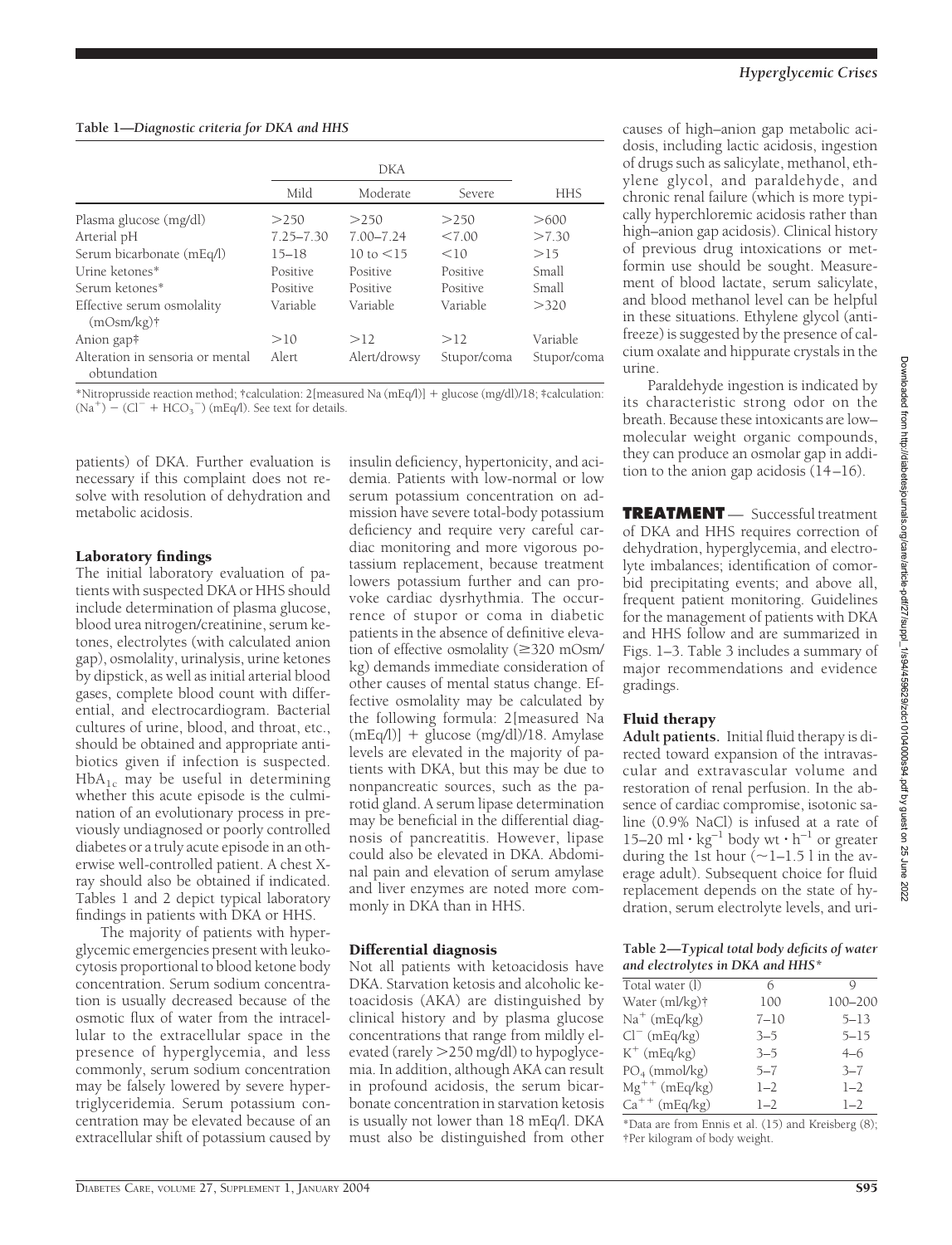

Figure 1—*Protocol for the management of adult patients with DKA. \*DKA diagnostic criteria: blood glucose 250 mg/dl, arterial pH 7.3, bicarbonate 15 mEq/l, and moderate ketonuria or ketonemia. Normal ranges vary by lab; check local lab normal ranges for all electrolytes. †After history and physical examination, obtain arterial blood gases, complete blood count with differential, urinalysis, blood glucose, blood urea nitrogen (BUN), electrolytes, chemistry profile, and creatinine levels STAT as well as an electrocardiogram. Obtain chest X-ray and cultures as needed. ‡Serum Na should be corrected for hyperglycemia (for each 100 mg/dl glucose 100 mg/dl, add 1.6 mEq to sodium value for corrected serum sodium value). IM, intramuscular; IV, intravenous; SC subcutaneous.*

nary output. In general, 0.45% NaCl infused at  $4-14$  ml  $\cdot$  kg<sup>-1</sup>  $\cdot$  h<sup>-1</sup> is appropriate if the corrected serum sodium is normal or elevated; 0.9% NaCl at a similar rate is appropriate if corrected serum sodium is low. Once renal function is assured, the infusion should include 20–30 mEq/l potassium (2/3 KCl and 1/3 KPO<sub>4</sub>) until the patient is stable and can tolerate oral supplementation. Successful progress with fluid replacement is judged by hemodynamic monitoring (improvement in blood pressure), measurement of fluid input/output, and clinical examination. Fluid replacement should correct estimated deficits within the first 24 h. The induced change in serum osmolality should not exceed  $3 \text{ mOsm} \cdot \text{kg}^{-1} \text{ H}_2\text{O} \cdot$  $h^{-1}$  (14–20,22). In patients with renal or cardiac compromise, monitoring of serum osmolality and frequent assessment of cardiac, renal, and mental status must be performed during fluid resuscitation to avoid iatrogenic fluid overload (14– 20,22).

**Pediatric patients (<20 years of age).** Initial fluid therapy is directed toward expansion of the intravascular and extravascular volume and restoration of renal profusion. The need for vascular volume expansion must be offset by the risk of cerebral edema associated with rapid fluid administration. The 1st hour of fluids should be isotonic saline (0.9% NaCl) at the rate of 10–20 ml  $\cdot$  kg $^{-1}$   $\cdot$  h $^{-1}$ . In a severely dehydrated patient, this may need to be repeated, but the initial reexpansion should not exceed 50 ml/kg over

the first 4 h of therapy. Continued fluid therapy is calculated to replace the fluid deficit evenly over 48 h. In general, 0.45– 0.9% NaCl (depending on serum sodium levels) infused at a rate of 1.5 times the 24-h maintenance requirements ( $\sim$ 5 ml·  $\text{kg}^{-1} \cdot \text{h}^{-1}$ ) will accomplish a smooth rehydration, with a decrease in osmolality not exceeding  $3 \text{ mOsm} \cdot \text{kg}^{-1} \text{ H}_2\text{O} \cdot \text{h}^{-1}$ . Once renal function is assured and serum potassium is known, the infusion should include 20–40 mEq/l potassium (2/3 KCl or potassium-acetate and  $1/3$  KPO<sub>4</sub>). Once serum glucose reaches 250 mg/dl, fluid should be changed to 5% dextrose and 0.45–0.75% NaCl, with potassium as described above. Therapy should include monitoring mental status to rapidly identify changes that might indicate iatrogenic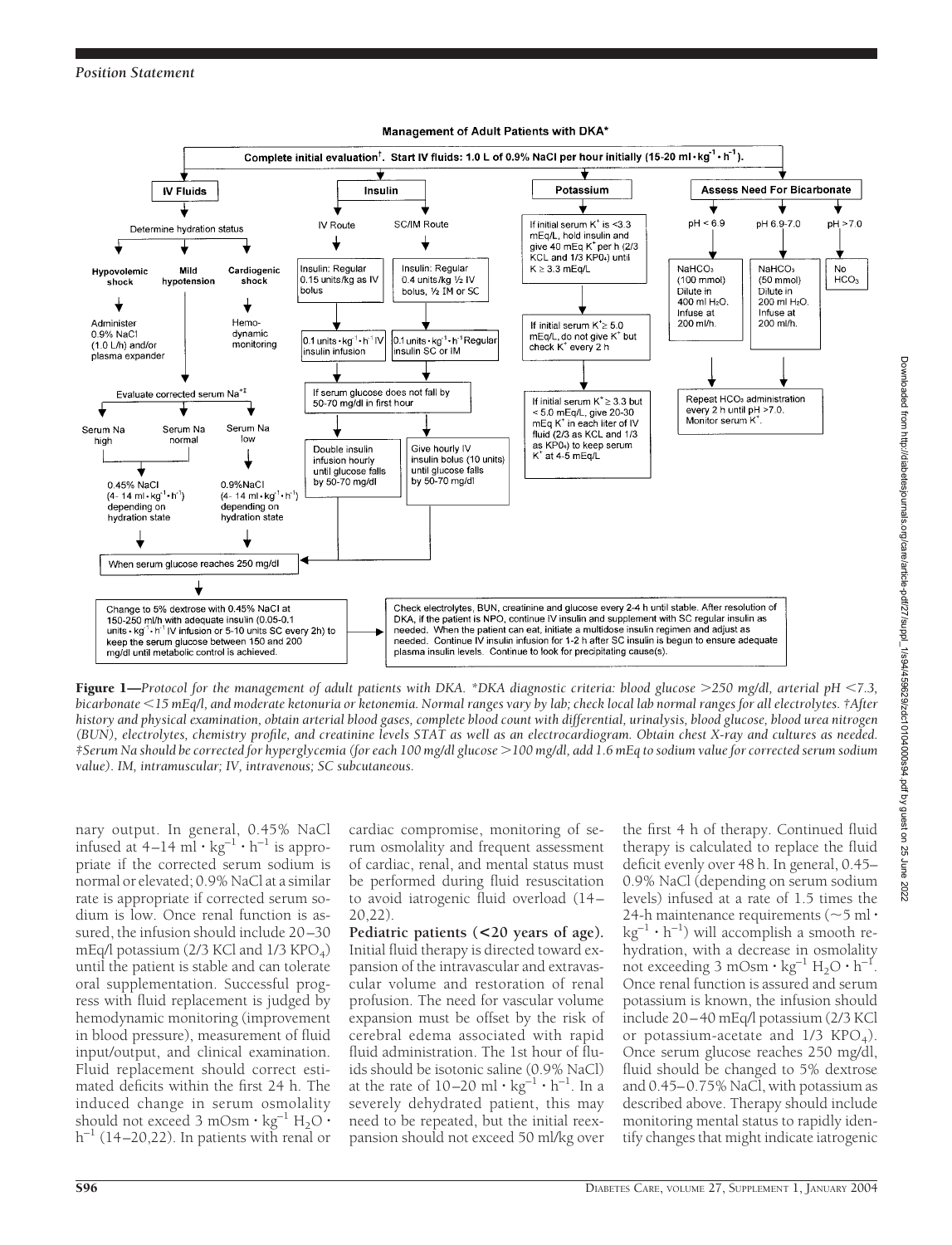

#### Management of Adult Patients with HHS\*

Figure 2—*Protocol for the management of adult patients with HHS. \*Diagnostic criteria: blood glucose 600 mg/dl, arterial pH 7.3, bicarbonate 15 mEq/l, mild ketonuria or ketonemia, and effective serum osmolality 320 mOsm/kg H2O. This protocol is for patients admitted with mental status change or severe dehydration who require admission to an intensive care unit. For less severe cases, see text for management guidelines. Normal ranges vary by lab; check local lab normal ranges for all electrolytes. Effective serum osmolality calculation: 2[measured Na (mEq/l)] glucose (mg/dl)/18. †After history and physical examination, obtain arterial blood gases, complete blood count with differential, urinalysis, plasma glucose, blood urea nitrogen (BUN), electrolytes, chemistry profile, and creatinine levels STAT as well as an electrocardiogram. Obtain chest X-ray and cultures as needed. ‡Serum Na should be corrected for hyperglycemia (for each 100 mg/dl glucose 100 mg/dl, add 1.6 mEq to sodium value for corrected serum value). IV, intravenous; SC subcutaneous.*

fluid overload, which can lead to symptomatic cerebral edema (23–25).

#### Insulin therapy

Unless the episode of DKA is mild (Table 1), regular insulin by continuous intravenous infusion is the treatment of choice. In adult patients, once hypokalemia (K 3.3 mEq/l) is excluded, an intravenous bolus of regular insulin at 0.15 units/kg body wt, followed by a continuous infusion of regular insulin at a dose of 0.1 unit  $\cdot \text{ kg}^{-1} \cdot \text{h}^{-1}$  (5–7 units/h in adults), should be administered. An initial insulin bolus is not recommended in pediatric patients; a continuous insulin infusion of regular insulin at a dose of 0.1 unit  $\cdot$  kg<sup>-1</sup>  $\cdot$  h<sup>-1</sup> may be started in these patients. This low dose of insulin usually decreases plasma glucose concentration at a rate of 50–75  $\overline{\mathrm{mg}} \cdot \mathrm{dl}^{-1} \cdot \mathrm{h}^{-1}$ , similar to a higher-dose insulin regimen (26). If plasma glucose does not fall by 50 mg/dl from the initial value in the 1st hour, check hydration status; if acceptable, the insulin infusion may be doubled every hour until a steady glucose decline between 50 and 75 mg/h is achieved.

When the plasma glucose reaches 250 mg/dl in DKA or 300 mg/dl in HHS, it may be possible to decrease the insulin infusion rate to 0.05–0.1 unit  $\cdot$  kg<sup>-1</sup>  $\cdot$  h<sup>-1</sup> (3–6 units/h), and dextrose (5–10%) may be added to the intravenous fluids. Thereafter, the rate of insulin administration or the concentration of dextrose may need to be adjusted to maintain the above glucose values until acidosis in DKA or mental obtundation and hyperosmolarity in HHS are resolved.

Ketonemia typically takes longer to clear than hyperglycemia. Direct mea-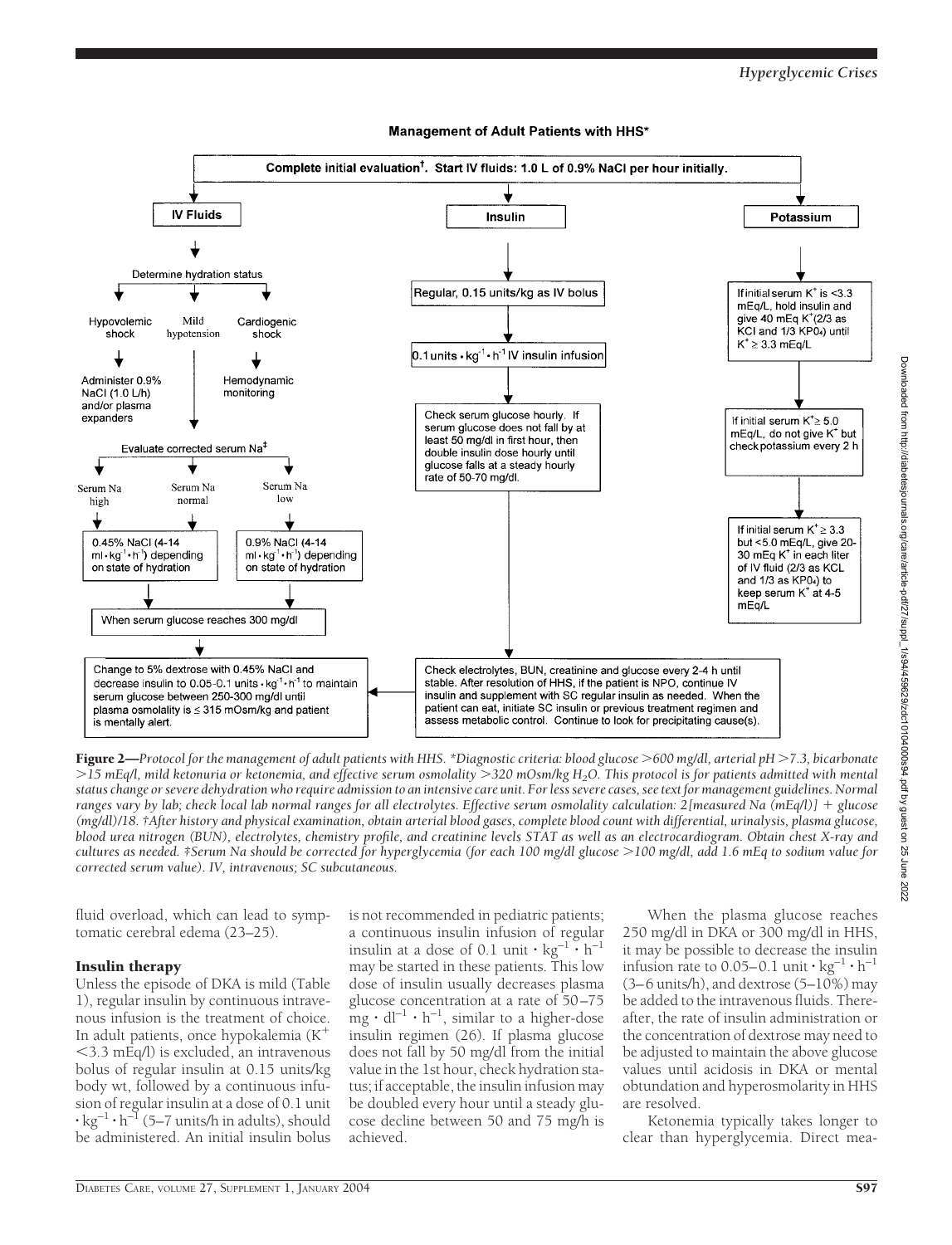

Management of Pediatric Patients (<20 years) with DKA\* or HHST

Figure 3—*Protocol for the management of pediatric patients (20 years) with DKA or HHS. \*DKA diagnostic criteria: blood glucose 250 mg/dl, venous pH 7.3, bicarbonate 15 mEq/l, moderate ketonuria or ketonemia.†HHS diagnostic criteria: blood glucose 600 mg/dl, venous pH 7.3, bicarbonate 15 mEq/l, and altered mental status or severe dehydration. ‡After the initial history and physical examination, obtain blood glucose, venous blood gases, electrolytes, blood urea nitrogen (BUN), creatinine, calcium, phosphorous, and urine analysis STAT. §Usually 1.5 times the 24 h maintenance requirements (*-*5 ml* - *kg<sup>1</sup>* - *h<sup>1</sup> ) will accomplish a smooth rehydration; do not exceed two times the maintenance requirement. The potassium in solution should be 1/3 KPO4 and 2/3 KCl or Kacetate. IM, intramuscular; IV, intravenous; SC subcutaneous.*

surement of  $\beta$ -OHB in the blood is the preferred method for monitoring DKA. The nitroprusside method only measures acetoacetic acid and acetone. However, -OHB, the strongest and most prevalent acid in DKA, is not measured by the nitroprusside method. During therapy, -OHB is converted to acetoacetic acid, which may lead the clinician to believe that ketosis has worsened. Therefore, assessments of urinary or serum ketone levels by the nitroprusside method should not be used as an indicator of response to therapy. During therapy for DKA or HHS, blood should be drawn every 2–4 h for determination of serum electrolytes, glucose, blood urea nitrogen, creatinine, osmolality, and venous pH (for DKA). Generally, repeat arterial blood gases are

unnecessary; venous pH (which is usually 0.03 units lower than arterial pH) and anion gap can be followed to monitor resolution of acidosis. With mild DKA, regular insulin given either subcutaneously or intramuscularly every hour is as effective as intravenous administration in lowering blood glucose and ketone bodies (27). Patients with mild DKA should first receive a "priming" dose of regular insulin of 0.4–0.6 units/kg body wt, half as an intravenous bolus and half as a subcutaneous or intramuscular injection (22). Thereafter, 0.1 unit  $\cdot$  kg<sup>-1</sup>  $\cdot$  h<sup>-1</sup> of regular insulin should be given subcutaneously or intramuscularly.

Criteria for resolution of DKA includes a glucose 200 mg/dl, serum bicarbonate  $\geq$  18 mEq/l, and a venous pH of

7.3. Once DKA is resolved, if the patient is NPO, continue intravenous insulin and fluid replacement and supplement with subcutaneous regular insulin as needed every 4 h. In adult patients, this can be given in 5-unit increments for every 50 mg/dl increase in blood glucose above 150 mg/dl for up to 20 units for blood glucose of  $\geq$  300 mg/dl. When the patient is able to eat, a multiple-dose schedule should be started that uses a combination of short- or rapid-acting and intermediate- or long-acting insulin as needed to control plasma glucose. Continue intravenous insulin infusion for 1–2 h after the split-mixed regimen is begun to ensure adequate plasma insulin levels. An abrupt discontinuation of intravenous insulin coupled with a delayed onset of a subcu-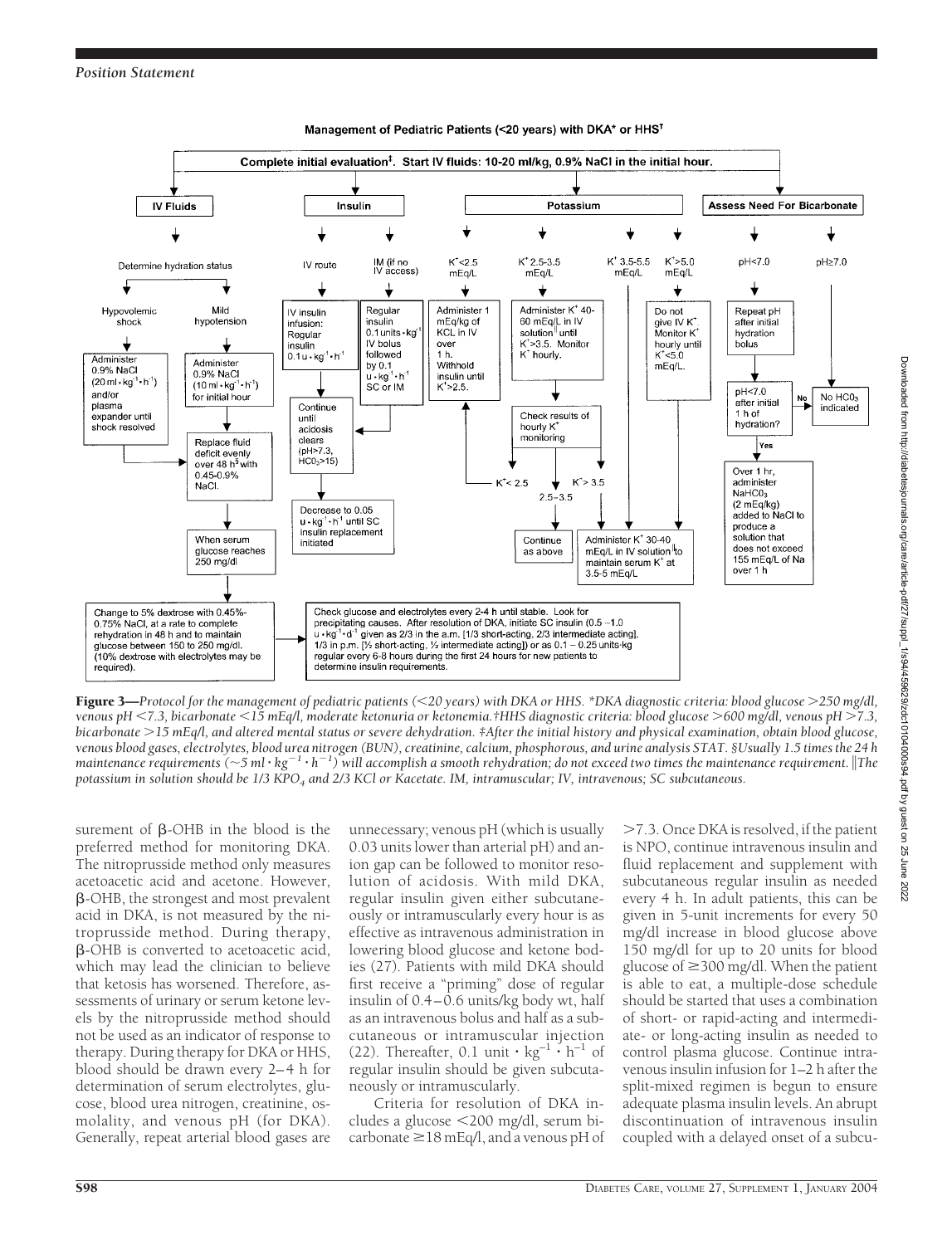## **Table 3—***Summary of major recommendations*

| Recommendations                                                                                                                                                                                                                                                                                                                                                                                                                           | Grading |
|-------------------------------------------------------------------------------------------------------------------------------------------------------------------------------------------------------------------------------------------------------------------------------------------------------------------------------------------------------------------------------------------------------------------------------------------|---------|
| • Initiate insulin therapy according to recommendations in position statement.                                                                                                                                                                                                                                                                                                                                                            | A       |
| • Unless the episode of DKA is mild, regular insulin by continuous<br>intravenous infusion is preferred.                                                                                                                                                                                                                                                                                                                                  | B       |
| • Assess need for bicarbonate therapy and, if necessary, follow treatment<br>recommendations in position statement: bicarbonate may be beneficial in<br>patients with a pH $\leq$ 6.9; not necessary if pH is $>$ 7.0                                                                                                                                                                                                                     |         |
| • Studies have failed to show any beneficial effect of phosphate replacement<br>on the clinical outcome in DKA. However, to avoid cardiac and skeletal<br>muscle weakness and respiratory depression due to hypophosphatemia,<br>careful phosphate replacement may sometimes be indicated in patients<br>with cardiac dysfunction, anemia, or respiratory depression and in those<br>with serum phosphate concentration $\leq 1.0$ mg/dl. | A       |
| • Studies of cerebral edema in DKA are limited in number. Therefore, to avoid<br>the occurrence of cerebral edema, follow the recommendations in the<br>position statement regarding a gradual correction of glucose and<br>osmolality as well as the judicious use of isotonic or hypotonic saline,<br>depending on serum sodium and the hemodynamic status of the patient.                                                              |         |
| • Initiate fluid replacement therapy based on recommendations in position<br>statement.                                                                                                                                                                                                                                                                                                                                                   | A       |

Scientific evidence was ranked based on the American Diabetes Association's grading system. The highest ranking (A) is assigned when there is supportive evidence from well-conducted, generalizable, randomized controlled trials that are adequately powered, including evidence from a meta-analysis that incorporated quality ratings in the analysis. An intermediate ranking (B) is given to supportive evidence from wellconducted cohort studies, registries, or case-control studies. A lower rank (C) is assigned to evidence from uncontrolled or poorly controlled studies or when there is conflicting evidence with the weight of the evidence supporting the recommendation. Expert consensus (E) is indicated, as appropriate. For a more detailed description of this grading system, refer to *Diabetes Care* 24 (Suppl. 1): S1-S2, 2001.

taneous insulin regimen may lead to worsened control; therefore, some overlap should occur in intravenous insulin therapy and initiation of the subcutaneous insulin regimen. Patients with known diabetes may be given insulin at the dose they were receiving before the onset of DKA or HHS and further adjusted as needed for control. In patients with newly diagnosed diabetes, the initial total insulin dose should be  ${\sim}$  0.5–1.0 units  $\cdot$  kg  $^{-1}$  $\cdot$  day<sup>-1</sup>, divided into at least two doses in a regimen including short- and longacting insulin until an optimal dose is established. Finally, some type 2 diabetes patients may be discharged on oral antihyperglycemic agents and dietary therapy.

## Potassium

Despite total-body potassium depletion, mild to moderate hyperkalemia is not uncommon in patients with hyperglycemic crises. Insulin therapy, correction of acidosis, and volume expansion decrease serum potassium concentration. To prevent hypokalemia, potassium replacement is initiated after serum levels fall below 5.5 mEq/l, assuming the presence of adequate

urine output. Generally, 20–30 mEq potassium (2/3 KCl and  $1/3$  KPO<sub>4</sub>) in each liter of infusion fluid is sufficient to maintain a serum potassium concentration within the normal range of 4–5 mEq/l. Rarely, DKA patients may present with significant hypokalemia. In such cases, potassium replacement should begin with fluid therapy, and insulin treatment should be delayed until potassium concentration is restored to  $>3.3$  mEq $/1$  to avoid arrhythmias or cardiac arrest and respiratory muscle weakness.

## **Bicarhonate**

Bicarbonate use in DKA remains controversial (28). At a pH  $>$  7.0, reestablishing insulin activity blocks lipolysis and resolves ketoacidosis without any added bicarbonate. Prospective randomized studies have failed to show either beneficial or deleterious changes in morbidity or mortality with bicarbonate therapy in DKA patients with pH between 6.9 and 7.1 (29). No prospective randomized studies concerning the use of bicarbonate in DKA with pH values  $<$  6.9 have been reported. Given that severe acidosis may

lead to a myriad of adverse vascular effects, it seems prudent that for adult patients with a  $pH < 6.9$ , 100 mmol sodium bicarbonate be added to 400 ml sterile water and given at a rate of 200 ml/h. In patients with a pH of 6.9–7.0, 50 mmol sodium bicarbonate is diluted in 200 ml sterile water and infused at a rate of 200 ml/h. No bicarbonate is necessary if pH is  $>7.0$ .

Insulin, as well as bicarbonate therapy, lowers serum potassium; therefore, potassium supplementation should be maintained in intravenous fluid as described above and carefully monitored. (See Fig. 1 for guidelines.) Thereafter, venous pH should be assessed every 2 h until the pH rises to 7.0, and treatment should be repeated every 2 h if necessary. (See Kitabchi et al. [11] for a complete description of studies done to date on the use of bicarbonate in DKA.)

In the pediatric patient, there are no randomized studies in patients with pH  $<$  6.9. If the pH remains  $<$  7.0 after the initial hour of hydration, it seems prudent to administer 1–2 mEq/kg sodium bicarbonate over the course of 1 h. This sodium bicarbonate can be added to NaCl, with any required potassium, to produce a solution that does not exceed 155 mEq/l sodium. No bicarbonate therapy is required if pH is  $\geq$  7.0 (30,31).

## Phosphate

Despite whole-body phosphate deficits in DKA that average  $\sim$  1.0 mmol/kg body wt, serum phosphate is often normal or increased at presentation. Phosphate concentration decreases with insulin therapy. Prospective randomized studies have failed to show any beneficial effect of phosphate replacement on the clinical outcome in DKA (32), and overzealous phosphate therapy can cause severe hypocalcemia with no evidence of tetany  $(17,32)$ . However, to avoid cardiac and skeletal muscle weakness and respiratory depression due to hypophosphatemia, careful phosphate replacement may sometimes be indicated in patients with cardiac dysfunction, anemia, or respiratory depression and in those with serum phosphate concentration  $\leq 1.0$  mg/dl. When needed, 20–30 mEq/l potassium phosphate can be added to replacement fluids. No studies are available on the use of phosphate in the treatment of HHS.

Continuous monitoring using a flow-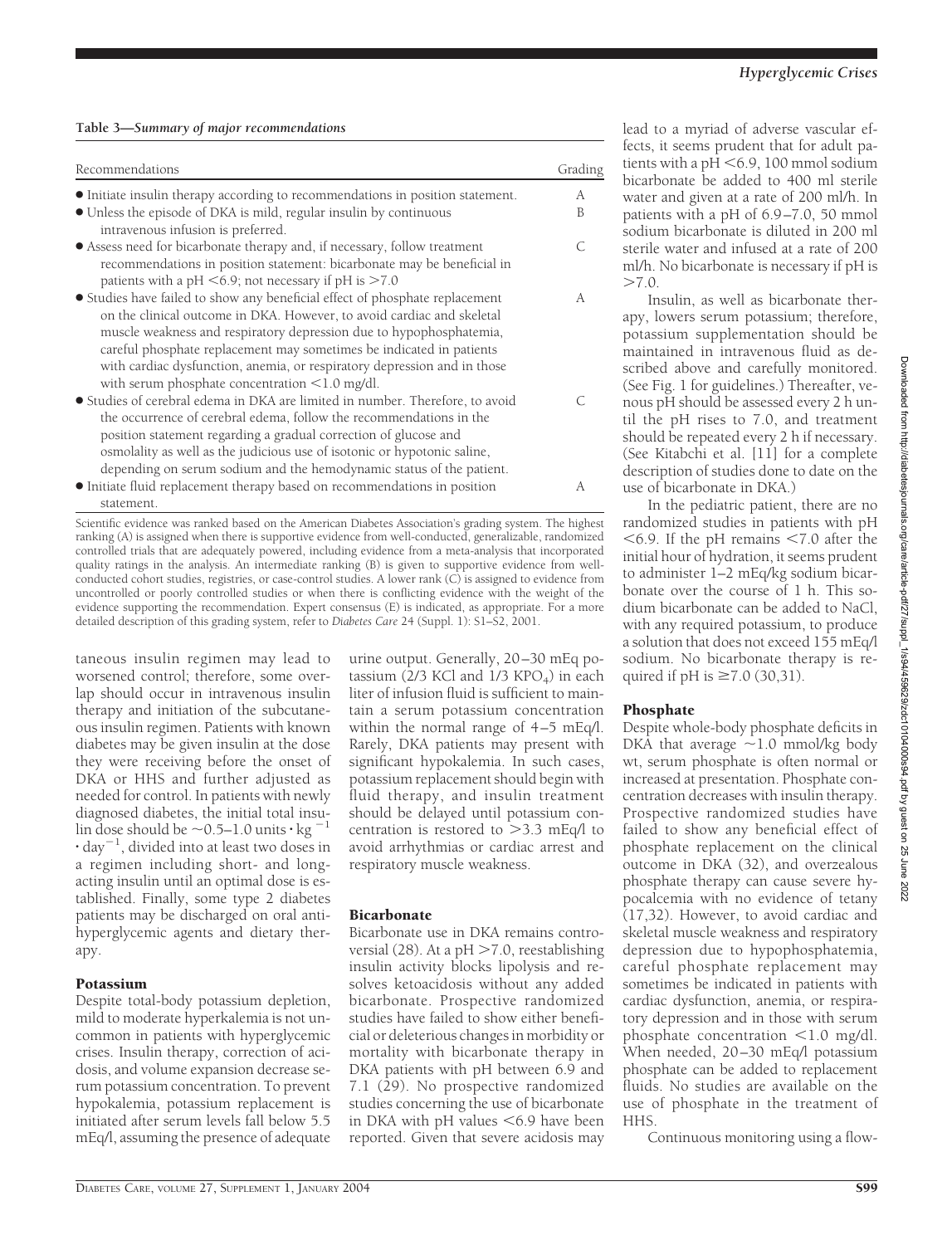**SUGGESTED DKA/HHS FLOWSHEET** 

| DATE:<br>HOUR:                              | lER         |  |  |            |  |  |  |  |
|---------------------------------------------|-------------|--|--|------------|--|--|--|--|
| Weight (daily)                              |             |  |  |            |  |  |  |  |
| Mental Status*                              |             |  |  |            |  |  |  |  |
| Temperature                                 |             |  |  |            |  |  |  |  |
| Pulse                                       |             |  |  |            |  |  |  |  |
| Respiration/Depth**                         |             |  |  |            |  |  |  |  |
| <b>Blood Pressure</b>                       |             |  |  |            |  |  |  |  |
| Serum Glucose (mg/dl)                       |             |  |  |            |  |  |  |  |
| Serum Ketones                               |             |  |  |            |  |  |  |  |
| Urine Ketones                               |             |  |  |            |  |  |  |  |
| <b>ELECTROLYTES</b>                         |             |  |  |            |  |  |  |  |
| Serum Na <sup>+</sup> (mEq/L)               |             |  |  |            |  |  |  |  |
| Serum K <sup>+</sup> (mEq/L)                |             |  |  |            |  |  |  |  |
| Serum Cl (mEq/L)                            |             |  |  |            |  |  |  |  |
| Serum HCO <sub>3</sub> <sup>-</sup> (mEq/L) |             |  |  |            |  |  |  |  |
| Serum BUN (mg/dl)                           |             |  |  |            |  |  |  |  |
| <b>Effective Osmolality</b>                 |             |  |  |            |  |  |  |  |
| 2[measured Na(mEq/L)]                       |             |  |  |            |  |  |  |  |
| +Glucose (mg/dl)/18                         |             |  |  |            |  |  |  |  |
| Anion Gap                                   |             |  |  |            |  |  |  |  |
| A.B.G.                                      |             |  |  |            |  |  |  |  |
| pH Venous(V) Arterial(A)                    |             |  |  |            |  |  |  |  |
| DO <sub>2</sub>                             |             |  |  |            |  |  |  |  |
| DCO <sub>2</sub>                            |             |  |  |            |  |  |  |  |
| O <sub>2</sub> SAT                          |             |  |  |            |  |  |  |  |
| <b>INSULIN</b><br>dadidi                    |             |  |  |            |  |  |  |  |
| Units Past Hour                             |             |  |  |            |  |  |  |  |
| Route                                       |             |  |  |            |  |  |  |  |
| <b>INTAKE FLUID/METABOLITES</b>             |             |  |  |            |  |  |  |  |
| 0.45% NaCl(ml) past hour                    |             |  |  |            |  |  |  |  |
| 0.9% NaCl(ml) past hour                     |             |  |  |            |  |  |  |  |
| 5% Dextrose(ml) past hour                   |             |  |  |            |  |  |  |  |
| KCL (mEq) past hour                         |             |  |  |            |  |  |  |  |
| PO <sub>4</sub> (mMOLES) past hour          |             |  |  |            |  |  |  |  |
| Other (e.g., HCO <sub>3</sub> )             |             |  |  |            |  |  |  |  |
| <b>OUTPUT</b>                               |             |  |  |            |  |  |  |  |
| Urine (ml)                                  |             |  |  |            |  |  |  |  |
| Other                                       |             |  |  |            |  |  |  |  |
| * A-ALERT<br>D-DROWSY                       | S-STUPOROUS |  |  | C-COMATOSE |  |  |  |  |
| $*$ D.DEEP<br>SSHALLOW NUMBRAL              |             |  |  |            |  |  |  |  |

Figure 4—*DKA/HHS flowsheet for the documentation of clinical parameters, fluid and electrolytes, laboratory values, insulin therapy, and urinary output. From Kitabchi et al. (14).*

sheet (Fig. 4) aids in the organization of recovery parameters and treatment interventions.

**COMPLICATIONS** — The most common complications of DKA and HHS include hypoglycemia due to overzealous treatment with insulin, hypokalemia due to insulin administration and treatment of acidosis with bicarbonate, and hyperglycemia secondary to interruption/ discontinuance of intravenous insulin therapy after recovery without subsequent coverage with subcutaneous insulin. Commonly, patients recovering from DKA develop hyperchloremia caused by the use of excessive saline for fluid and electrolyte replacement and transient non–anion gap metabolic acidosis as

chloride from intravenous fluids replaces ketoanions lost as sodium and potassium salts during osmotic diuresis. These biochemical abnormalities are transient and are not clinically significant except in cases of acute renal failure or extreme oliguria.

Cerebral edema is a rare but frequently fatal complication of DKA, occurring in 0.7–1.0% of children with DKA. It is most common in children with newly diagnosed diabetes, but it has been reported in children with known diabetes and in young people in their twenties (25,33). Fatal cases of cerebral edema have also been reported with HHS. Clinically, cerebral edema is characterized by a deterioration in the level of consciousness, with lethargy, decrease in arousal,

and headache. Neurological deterioration may be rapid, with seizures, incontinence, pupillary changes, bradycardia, and respiratory arrest. These symptoms progress as brain stem herniation occurs. The progression may be so rapid that papilledema is not found. Once the clinical symptoms other than lethargy and behavioral changes occur, mortality is high  $($ >70%), with only 7–14% of patients recovering without permanent morbidity. Although the mechanism of cerebral edema is not known, it likely results from osmotically driven movement of water into the central nervous system when plasma osmolality declines too rapidly with the treatment of DKA or HHS. There is a lack of information on the morbidity associated with cerebral edema in adult patients; therefore, any recommendations for adult patients are clinical judgements, rather than scientific evidence. Prevention measures that might decrease the risk of cerebral edema in high-risk patients are gradual replacement of sodium and water deficits in patients who are hyperosmolar (maximal reduction in osmolality 3 mOsm  $\cdot$  kg<sup>-1</sup> H<sub>2</sub>O  $\cdot$  h<sup>-1</sup>) and the addition of dextrose to the hydrating solution once blood glucose reaches 250 mg/dl. In HHS, a glucose level of 250–300 mg/dl should be maintained until hyperosmolarity and mental status improves and the patient becomes clinically stable (34).

Hypoxemia and, rarely, noncardiogenic pulmonary edema may complicate the treatment of DKA. Hypoxemia is attributed to a reduction in colloid osmotic pressure that results in increased lung water content and decreased lung compliance. Patients with DKA who have a widened alveolo-arteriolar oxygen gradient noted on initial blood gas measurement or with pulmonary rales on physical examination appear to be at higher risk for the development of pulmonary edema.

**PREVENTION** — Many cases of DKA and HHS can be prevented by better access to medical care, proper education, and effective communication with a health care provider during an intercurrent illness. The observation that stopping insulin for economic reasons is a common precipitant of DKA in urban African-Americans (35,36) is disturbing and underscores the need for our health care delivery systems to address this problem, which is costly and clinically serious.

Sick-day management should be re-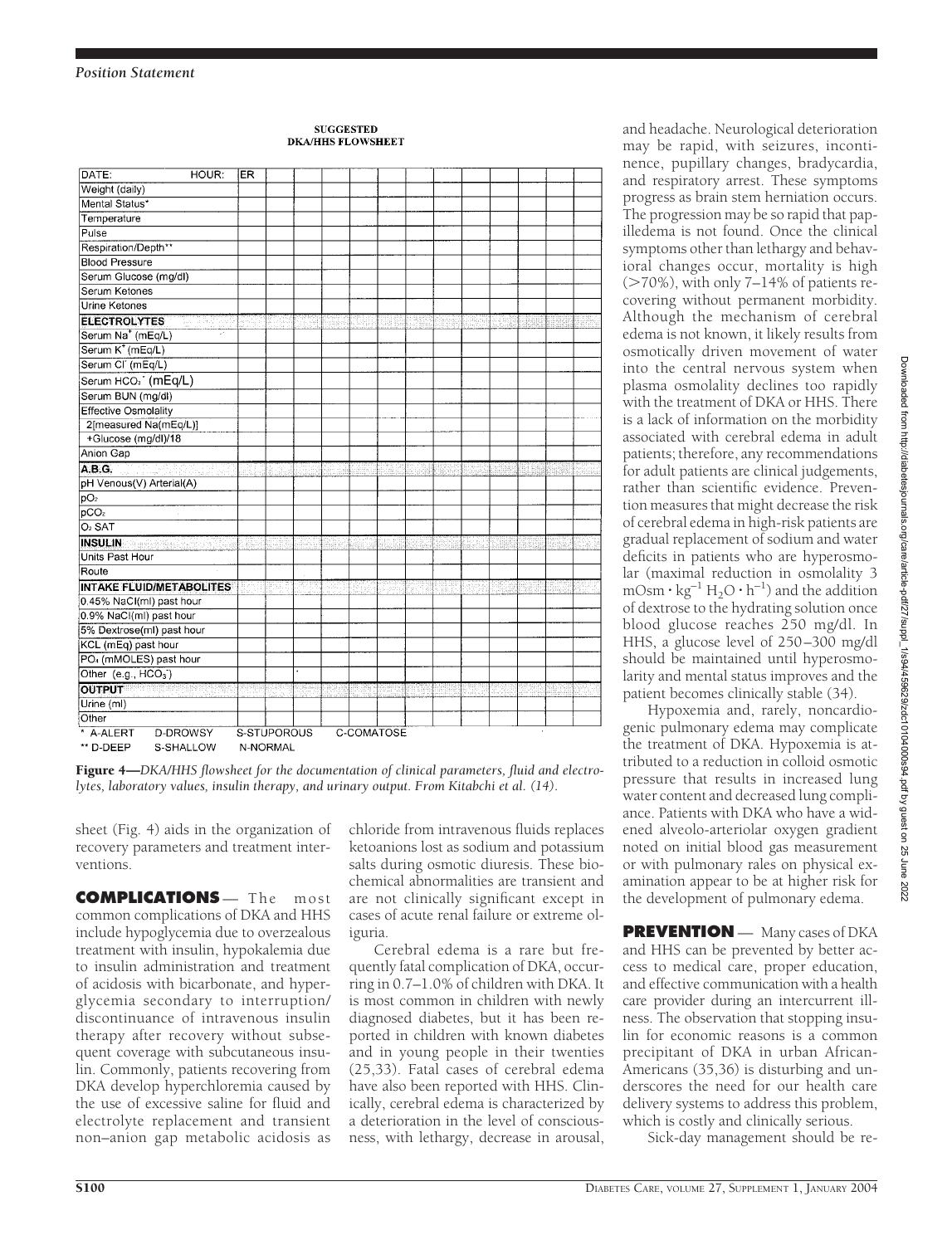viewed periodically with all patients. It should include specific information on *1*) when to contact the health care provider, *2*) blood glucose goals and the use of supplemental short-acting insulin during illness, *3*) means to suppress fever and treat infection, and *4*) initiation of an easily digestible liquid diet containing carbohydrates and salt. Most importantly, the patient should be advised to never discontinue insulin and to seek professional advice early in the course of the illness. Successful sick-day management depends on involvement by the patient and/or a family member. The patient/ family member must be able to accurately measure and record blood glucose, urine or blood ketone determination when blood glucose is 300 mg/dl, insulin administered, temperature, respiratory and pulse rate, and body weight and must be able to communicate this to a health care professional. Adequate supervision and help from staff or family may prevent many of the admissions for HHS due to dehydration among elderly individuals who are unable to recognize or treat this evolving condition. Better education of care givers as well as patients regarding signs and symptoms of new-onset diabetes; conditions, procedures, and medications that worsen diabetes control; and the use of glucose monitoring could potentially decrease the incidence and severity of HHS.

The annual incidence rate for DKA from population-based studies ranges from 4.6 to 8 episodes per 1,000 patients with diabetes, with a trend toward an increased hospitalization rate in the past two decades (37). The incidence of HHS accounts for  $<$  1% of all primary diabetic admissions. Significant resources are spent on the cost of hospitalization. Based on an annual average of  $\sim$  100,000 hospitalizations for DKA in the U.S., with an average cost of \$13,000 per patient, the annual hospital cost for patients with DKA may exceed \$1 billion per year. Many of these hospitalizations could be avoided by devoting adequate resources to apply the measures described above.

Because repeated admissions for DKA are estimated to drain approximately one of every two health care dollars spent on adult patients with type 1 diabetes, resources need to be redirected toward prevention by funding better access to care and educational programs tailored to individual needs, including ethnic and per-

sonal health care beliefs. In addition, resources should be directed toward the education of primary care providers and school personnel so that they can identify signs and symptoms of uncontrolled diabetes and new-onset diabetes can be diagnosed at an earlier time. This has been shown to decrease the incidence of DKA at the onset of diabetes (30,38).

#### **References**

- 1. McGarry JD, Woeltje KF, Kuwajima M, Foster DW: Regulation of ketogenesis and the renaissance of carnitine palmitoyl transferase. *Diabetes Metab Rev* 5:271– 284, 1989
- 2. DeFronzo RA, Matsuda M, Barrett E: Diabetic ketoacidosis: a combined metabolic-nephrologic approach to therapy. *Diabetes Rev* 2:209–238, 1994
- 3. Atchley DW, Loeb RF, Richards DW, Benedict EM, Driscoll ME: A detailed study of electrolyte balances following withdrawal and reestablishment of insulin therapy. *J Clin Invest* 12:297–326, 1933
- 4. Halperin ML, Cheema-Dhadli S: Renal and hepatic aspects of ketoacidosis: a quantitative analysis based on energy turnover. *Diabetes Metab Rev* 5:321–336, 1989
- 5. Malone ML, Gennis V, Goodwin JS: Characteristics of diabetic ketoacidosis in older versus younger adults. *J Am Geriatr Soc* 40:1100–1104, 1992
- 6. Matz R: Hyperosmolar nonacidotic diabetes (HNAD). In *Diabetes Mellitus*: *Theory and Practice*. 5th ed. Porte D Jr, Sherwin RS, Eds. Amsterdam, Elsevier, 1997, p. 845–860
- 7. Morris LE, Kitabchi AE: Coma in the diabetic. In *Diabetes Mellitus*: *Problems in Management*. Schnatz JD, Ed. Menlo Park, CA, Addison-Wesley, 1982, p. 234–251
- 8. Kreisberg RA: Diabetic ketoacidosis: new concepts and trends in pathogenesis and treatment. *Ann Int Med* 88:681–695, 1978
- 9. Klekamp J, Churchwell KB: Diabetic ketoacidosis in children: initial clinical assessment and treatment. *Pediatric Annals* 25:387–393, 1996
- 10. Glaser NS, Kupperman N, Yee CK, Schwartz DL, Styne DM: Variation in the management of pediatric diabetic ketoacidosis by specialty training. *Arch Pediatr Adolescent Med* 151:1125–1132, 1997
- 11. Kitabchi AE, Umpierrez GE, Murphy MB, Barrett EJ, Kreisberg RA, Malone JI, Wall BM: Management of hyperglycemic crises in patients with diabetes mellitus (Technical Review). *Diabetes Care* 24:131–153, 2001
- 12. Beigelman PM: Severe diabetic ketoacidosis (diabetic coma): 482 episodes in 257 patients: experience of three years. *Diabe-*

*tes* 20:490–500, 1971

- 13. Polonsky WH, Anderson BJ, Lohrer PA, Aponte JE, Jacobson AM, Cole CF: Insulin omission in women with IDDM. *Diabetes Care* 17:1178–1185, 1994
- 14. Kitabchi AE, Fisher JN, Murphy MB, Rumbak MJ: Diabetic ketoacidosis and the hyperglycemic hyperosmolar nonketotic state. In *Joslin's Diabetes Mellitus*. 13th ed. Kahn CR, Weir GC, Eds. Philadelphia, Lea & Febiger, 1994, p. 738– 770
- 15. Ennis ED, Stahl EJVB, Kreisberg RA: The hyperosmolar hyperglycemic syndrome. *Diabetes Rev* 2:115–126, 1994
- 16. Marshall SM, Walker M, Alberti KGMM: Diabetic ketoacidosis and hyperglycaemic non-ketotic coma. In *International Textbook of Diabetes Mellitus*. 2nd ed. Alberti KGMM, Zimmet P, DeFronzo RA, Eds.NewYork, JohnWiley,1997,p.1215– 1229
- 17. Carroll P, Matz R: Uncontrolled diabetes mellitus in adults: experience in treating diabetic ketoacidosis and hyperosmolar coma with low-dose insulin and uniform treatment regimen. *Diabetes Care* 6:579– 585, 1983
- 18. Ennis ED, Stahl EJ, Kreisberg RA: Diabetic ketoacidosis. In *Diabetes Mellitus*: *Theory and Practice*. 5th ed. Porte D Jr, Sherwin RS, Eds. Amsterdam, Elsevier, 1997, p. 827–844
- 19. Hillman K: Fluid resuscitation in diabetic emergencies: a reappraisal. *Intensive Care Med* 13:4–8, 1987
- 20. Fein IA, Rackow EC, Sprung CL, Grodman R: Relation of colloid osmotic pressure to arterial hypoxemia and cerebral edema during crystalloid volume loading of patients with diabetic ketoacidosis. *Ann Intern Med* 96:570–575, 1982
- 21. Matz R: Hypothermia in diabetic acidosis. *Hormones* 3:36–41, 1972
- 22. Kitabchi AE, Sacks HS, Young RT, Morris L: Diabetic ketoacidosis: reappraisal of therapeutic approach. *Ann Rev Med* 30: 339–357, 1979
- 23. Mahoney CP, Vleck BW, DelAguila M: Risk factors for developing brain herniation during diabetic ketoacidosis. *Pediatr Neurology* 21:721–727, 1999
- 24. Finberg L: Why do patients with diabetic ketoacidosis have cerebral swelling, and why does treatment sometimes make it worse? *Pediatr Adolescent Med* 150:785– 786, 1996
- 25. Duck SC, Wyatt DT: Factors associated with brain herniation in the treatment of diabetic ketoacidosis. *J Pediatr* 113:10– 14, 1988
- 26. Kitabchi AE, Ayyagari V, Guerra SMO, Medical House Staff: The efficacy of low dose versus conventional therapy of insulin for treatment of diabetic ketoacidosis. *Ann Int Med* 84:633–638, 1976